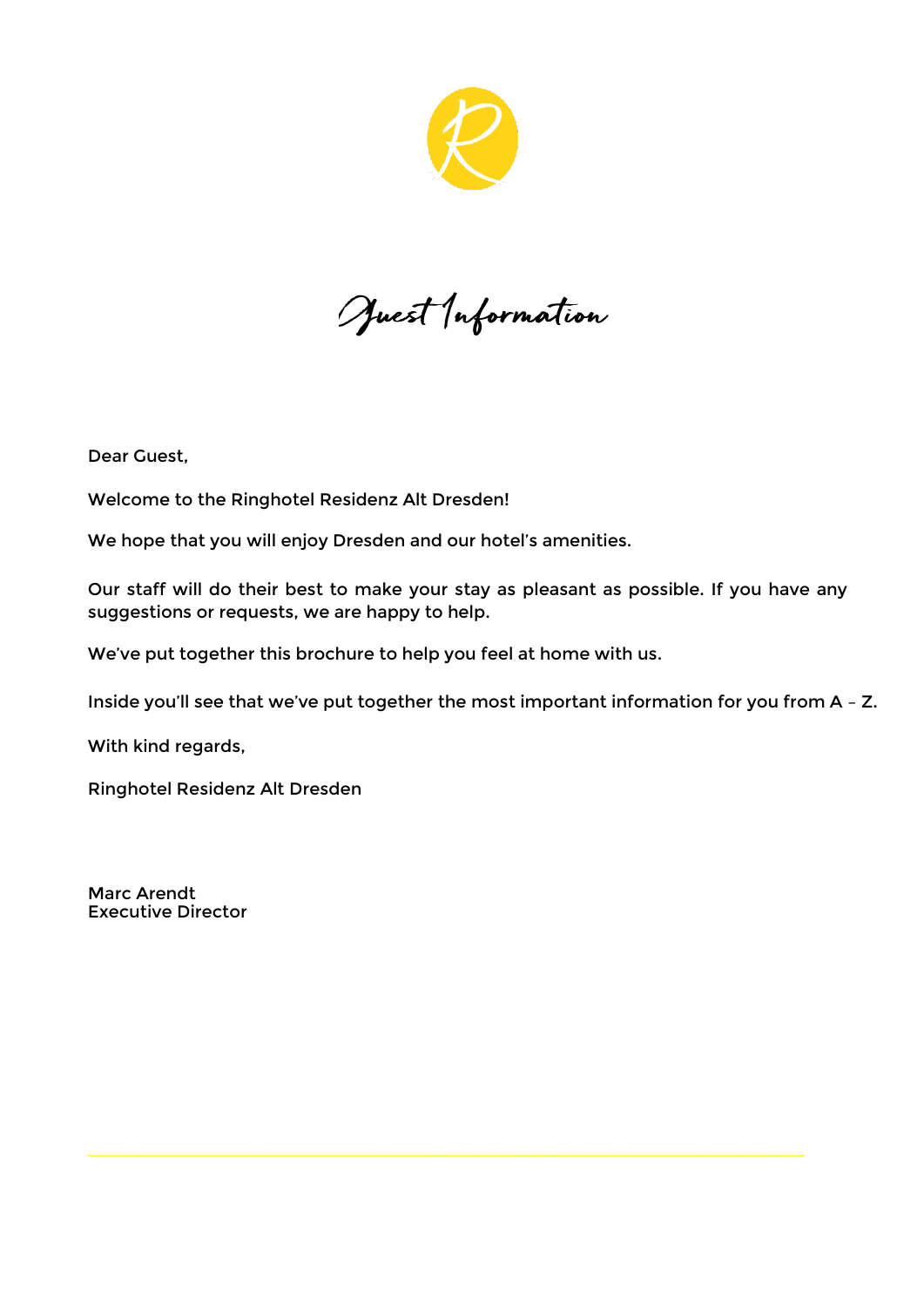

| Arrival:    | If you have any requests immediately after your arrival, we<br>kindly request that you inform our reception staff, using<br>the number 953.<br>Our staff will be happy to help you.                                                                                                                                                                              |                           |                                                                                                                    |
|-------------|------------------------------------------------------------------------------------------------------------------------------------------------------------------------------------------------------------------------------------------------------------------------------------------------------------------------------------------------------------------|---------------------------|--------------------------------------------------------------------------------------------------------------------|
|             | From 4:00pm on, your room is at your disposal.                                                                                                                                                                                                                                                                                                                   |                           |                                                                                                                    |
| Departure:  | We kindly ask you to vacate the room by 11:00am<br>key card to the reception desk.                                                                                                                                                                                                                                                                               |                           | on the day of departure. Please do not forget to return the                                                        |
| Suggestions | We welcome your suggestions and critical feedback, so<br>that we can ensure that you feel at home here.<br>Do not hesitate to call our reception at 953.                                                                                                                                                                                                         |                           |                                                                                                                    |
| ars:        | Highway<br>From the hotel, you can reach the A4 via Meißner<br>Landstraße (B 6) in the direction of Meißen or from a<br>you will see after 2 km<br><b>Gas stations</b><br>ARAL, Meißner Landstraße (B 6)<br>about 500 m in the direction of Meißen<br>open day and night<br>Car wash<br>Clean Car AG, Hamburger Str. 52<br>Telephone: 0351 - 422 30 30<br>Hours: | Mon.-Fri.<br>Sat.<br>Sun. | western direction via the Dresden-Altstadt road, which<br>7:30am - 7:00pm<br>7:30am - 7:00pm<br>$12:00am - 5:00pm$ |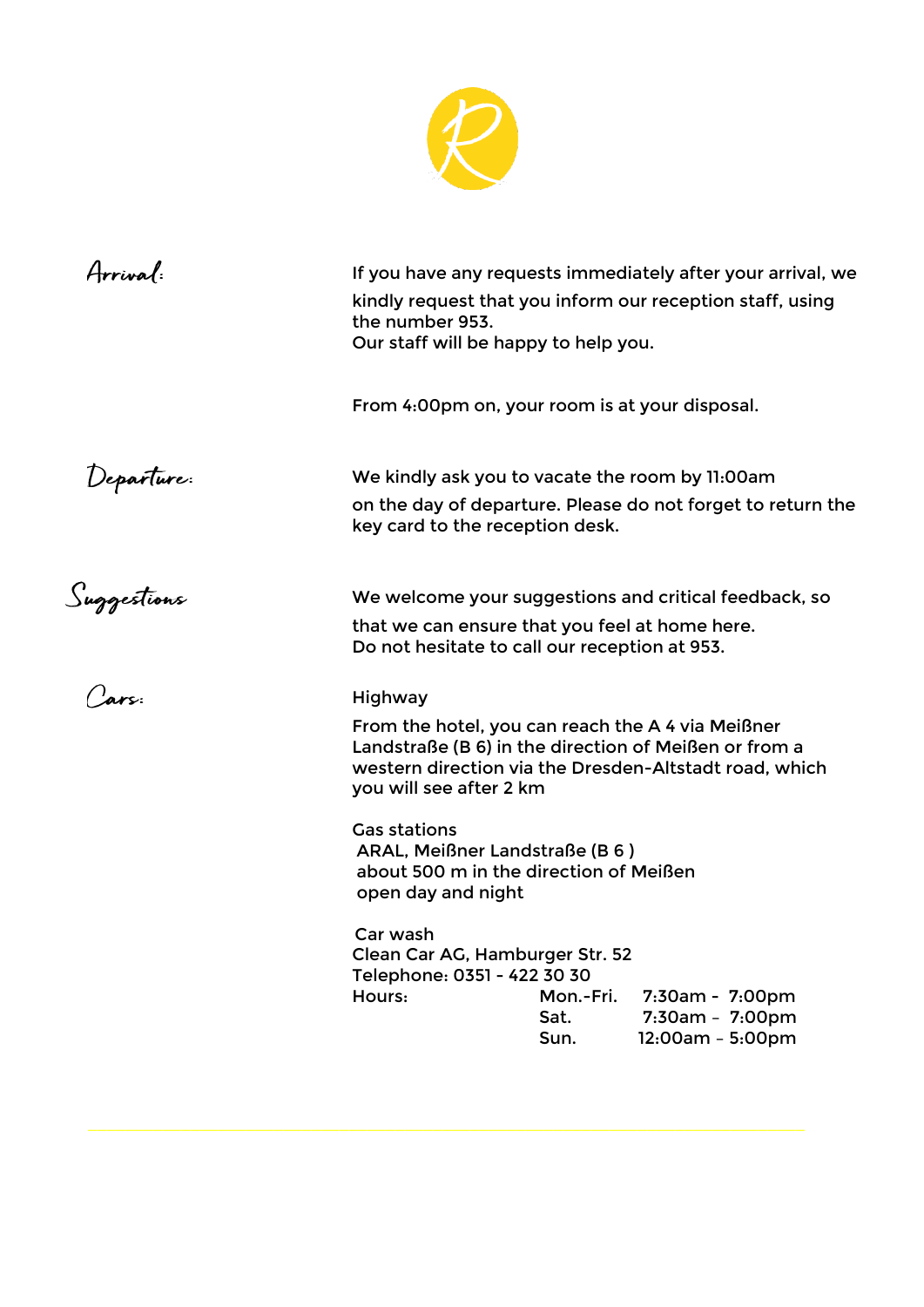



AT Ärztehaus Gottfried-Keller-Straße 24:

 **Dentist**  Dr. Thomas Härtel Telephon: 0351 - 4 21 53 38 Office hours: Mon.-Fri. 7:30am - 12:00pm Mon.-Thur. 2:00am - 6:00pm

 **General Physician** Dr. Ina Hofmeister Telephone: 0351 - 4 21 30 25 Office hours: Mon.-Fri. 07:30am -10:30pm Tues.-Thur. 2:00am - 5:00pm

**In case of an emergency, please contact the reception staff at 953.** 

**Hospitals** 

- Städtisches Klinikum Dresden-Friedrichstadt, Friedrichstraße 41 Telephone: 0351 - 48 00
- Uniklinikum Fetscherstraße 74 Telephone: 0351 - 4580
- Diakonissenkrankenhaus Holzhofgasse 29 Telephone: 0351 - 8 10-0

Pharmacy

The closest pharmacy is:

 - Canaletto-Apotheke Warthaer Straße 13 Telephone: 0351 - 42 75 7187

To make special arrangements or if you have particular needs, pleace contact the reception desk at 953.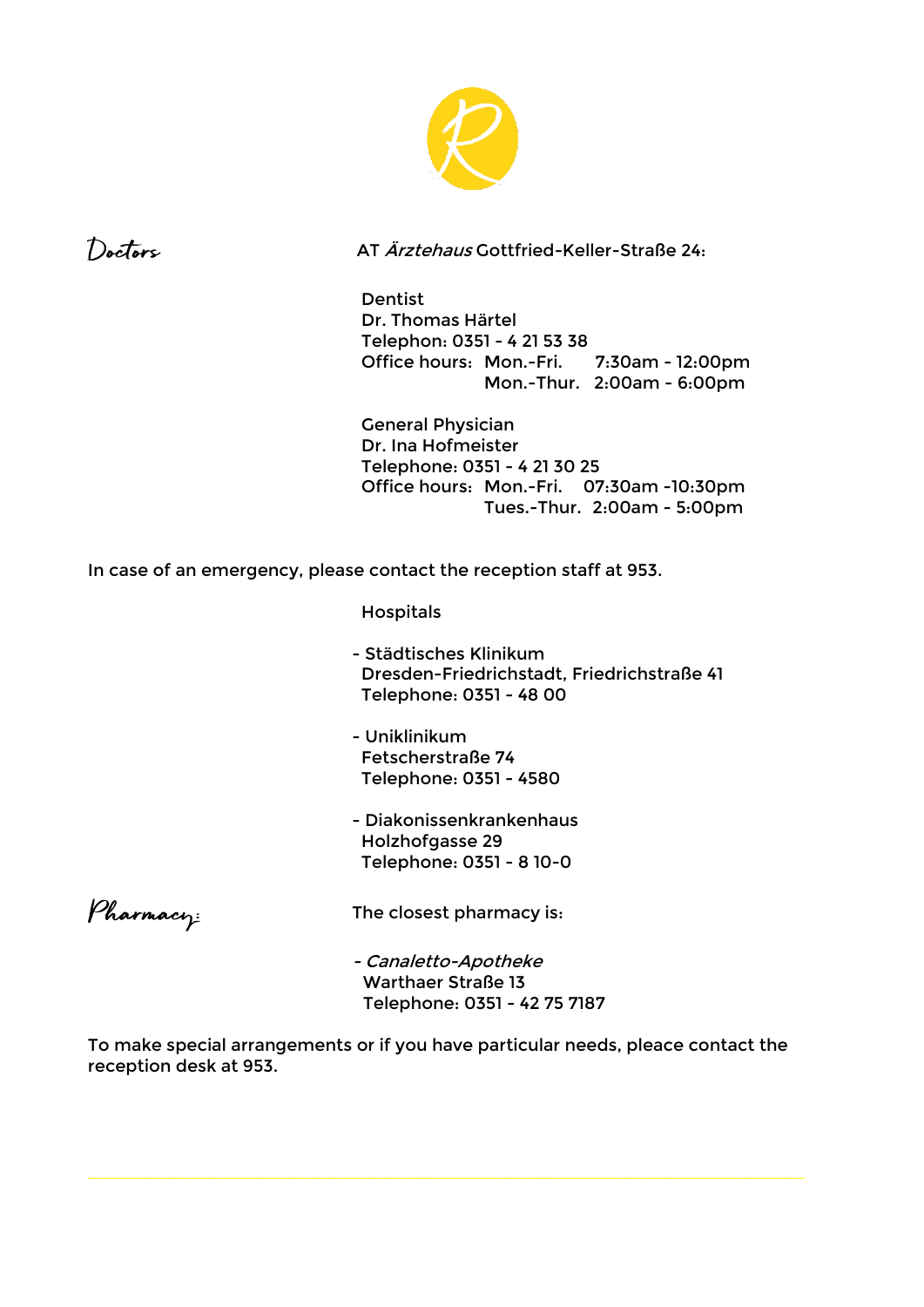

| Bathrobes and         |                                                                                                                                                             |  |  |
|-----------------------|-------------------------------------------------------------------------------------------------------------------------------------------------------------|--|--|
| Sauna Towels:         | are available for you at the reception desk, free of charge.                                                                                                |  |  |
| Bath Slippers.        | can be purchased at the reception desk for $\epsilon$ 3,00.                                                                                                 |  |  |
| Bank:                 | Ostsächsische Sparkasse Dresden / ATM,                                                                                                                      |  |  |
|                       | Gottfried-Keller-Str.7<br>Telephone: 0351 - 4 550                                                                                                           |  |  |
|                       | Mon./Tues./Thur.: 9:00am -1:00pm /2:00pm-6:00pm<br>Wed.:<br>9:00am -2:00pm<br>Fri.:<br>9:00am -2:00pm                                                       |  |  |
| Banquets/Conferences: | We organize meetings, conferences and celebrations for<br>you in our event rooms. Whether it's for 5 or 100 people,<br>we create the right setting for you. |  |  |
| Bar:                  | At the end oft the day, enjoy a drink at our lobby bar.                                                                                                     |  |  |
|                       | We open at 5:30pm daily, except for Sundays                                                                                                                 |  |  |
| Flowers:              | We are happy to take care of this for you. We recommend:                                                                                                    |  |  |
|                       | Bindekunst, Warthaer Strasse 10<br>Telephone: 0351 - 4 21 02 10                                                                                             |  |  |
|                       | Mon.-Fri. 9:00am - 6:00pm<br>Sat.<br>$8:00am - 1:00pm$                                                                                                      |  |  |
| Letters/Mail:         | You are welcome to drop off your mail at the reception desk.                                                                                                |  |  |
| Shopping:             | Two supermarkets are in the immediate vicinity:                                                                                                             |  |  |
|                       | EDEKA is about 500 m and Lidl is about 300 m from the hotel.                                                                                                |  |  |
|                       |                                                                                                                                                             |  |  |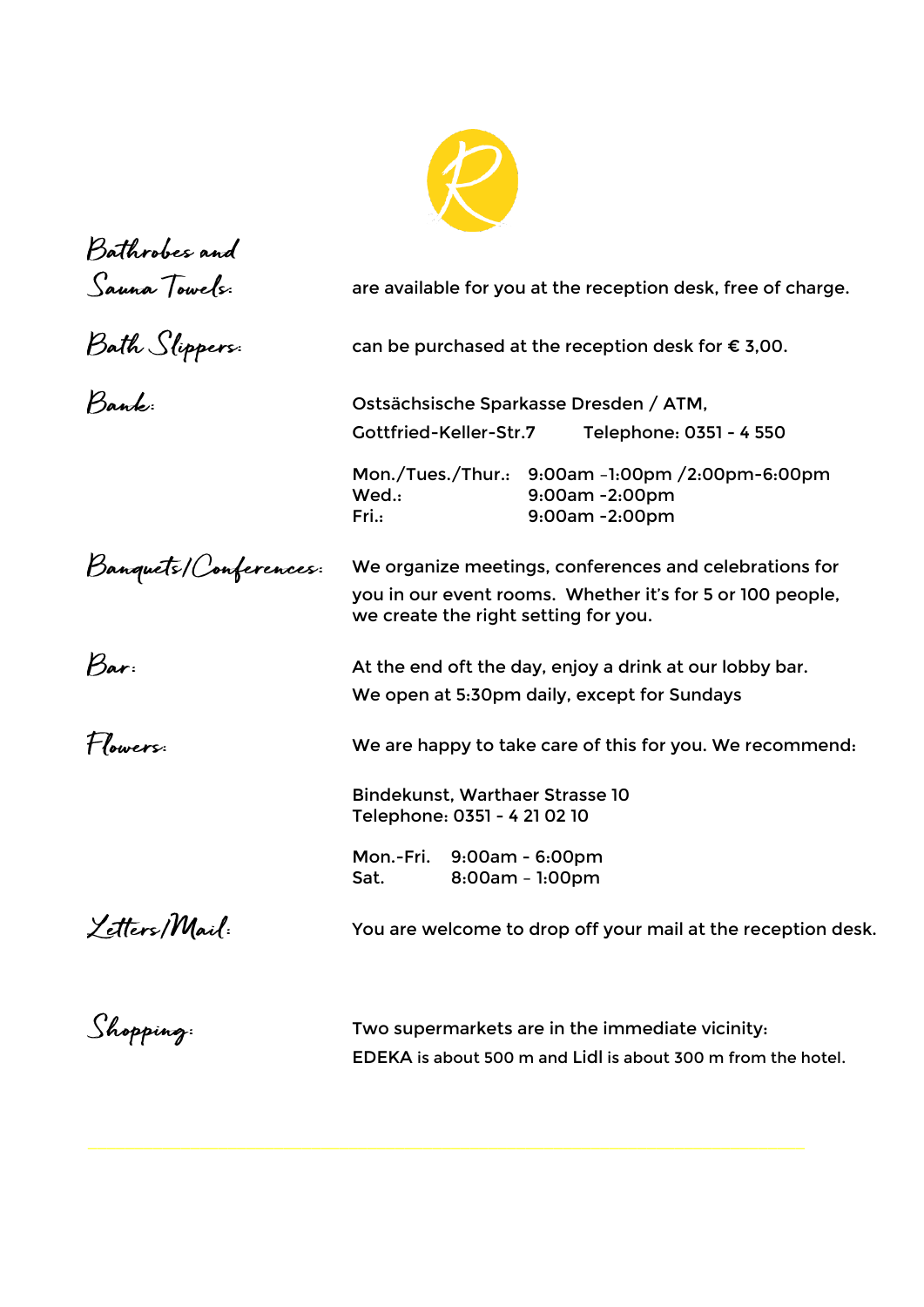

| Electricity:<br>Bicyles: | We have 230 volts of alternating currents.                                                                                                                                                                                                                                                            |
|--------------------------|-------------------------------------------------------------------------------------------------------------------------------------------------------------------------------------------------------------------------------------------------------------------------------------------------------|
|                          | Available through outside suppliers.<br>Please contact the reception.                                                                                                                                                                                                                                 |
| Television Programs:     | Our rooms have satellite television.<br>In the index, you can find the list of programs.<br>In the hotel bar, you can watch SKY Sports live.                                                                                                                                                          |
| Fire:                    | Please observe the rules of conduct in your room.<br>Leave the building immediately via the posted escape<br>route. Do not use the elevators under any circumstances.                                                                                                                                 |
| Outdoor Pool:            | Stausee Cossebaude (entrance fee) about 5 km in the<br>direction of Meißen.                                                                                                                                                                                                                           |
| Hairdresser:             | Heike Winkler and her team of "CreHaartiv" await you on<br>the first floor - across from the hotel.<br>Mon. 1:00pm-7:00pm, Tues.-Fri. 9:00am-7:00pm,<br>Sat. 9:00am-1:00pm<br>Telephone: 0351 - 6 58 63 83                                                                                            |
| Breakfast:               | Enjoy our decandent breakfast buffet in the restaurant.<br>"Wintergarten" from 6:30am - 10:00am daily.                                                                                                                                                                                                |
| Dogs:                    | We kindly request that you leash your dog when in the hotel.<br>We charge $\epsilon$ 10,00/day if you keep a dog in the room.<br>Please understand that for hygienic reasons, we do not<br>allow dogs at the buffets in the restaurant, at neither<br>breakfast, nor brunch, nor for special buffets. |
| Churches:                | <b>Evangelical Church, Heilandskirche</b><br>An der Heilandskirche 3<br>Service: Sunday 9:30am or 5:00pm<br><b>Catholic Church, St. Marien</b><br>Gottfried-Keller-Straße 50<br>Holy mass: Sunday 9:00am                                                                                              |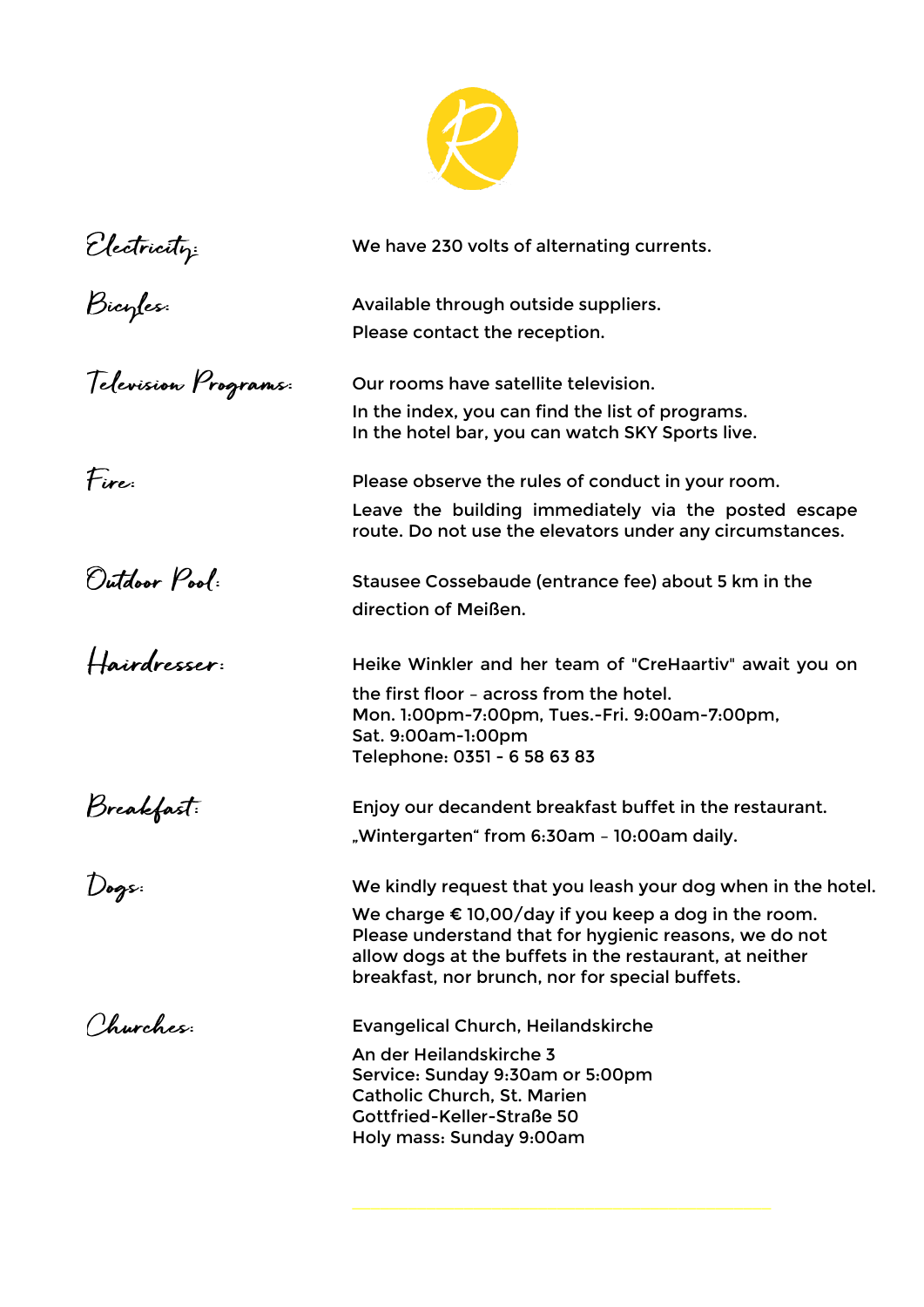

| Credit Cards:                 | accept Visa, Mastercard,<br>American<br><b>We</b><br>Express,                                                                                                       |  |  |  |  |
|-------------------------------|---------------------------------------------------------------------------------------------------------------------------------------------------------------------|--|--|--|--|
|                               | Maestro, Airplus and EC-Karte.                                                                                                                                      |  |  |  |  |
| Messages:<br>Emergency Calls: | are kept for you at the reception desk.                                                                                                                             |  |  |  |  |
|                               | O for outside line, police 110, fire department 112<br>In-house: Press the red emergency-call button on the<br>telephone.                                           |  |  |  |  |
| Postcards:<br>Restaurants:    | and stamps are available at the reception desk.                                                                                                                     |  |  |  |  |
|                               | From Monday to Saturday, we offer you regional and<br>international specialties in our restaurants. We are happy<br>to reserve a table for you, if you call 953.    |  |  |  |  |
| Reception:                    | Our reception desk is staffed around the clock.<br>The number is 953.                                                                                               |  |  |  |  |
| Ring hotel card:              | to help keep you on the sunny side of life<br>Find out more at the reception desk.                                                                                  |  |  |  |  |
| Safe:                         | You can leave your valuables in the safe at the reception<br>desk, free of charge.                                                                                  |  |  |  |  |
| Sauna:                        | located in the basement of the hotel and open from<br>5:00pm-11:00pm. If it's not included in your hotel package,<br>we charge $\epsilon$ 5,00 per person/ per day. |  |  |  |  |
| Key Card:                     | If you lose your key card, please report it immediately to<br>the reception staff.                                                                                  |  |  |  |  |
| Shoeshine machine:            | is located in the basement next to the toilet under the<br>restaurant "Residenz-Treff".                                                                             |  |  |  |  |
| Environment:                  | Please help save our environment. Towels on the floor<br>mean "Please replace". Towels on the rack mean "I will<br>use it another time".                            |  |  |  |  |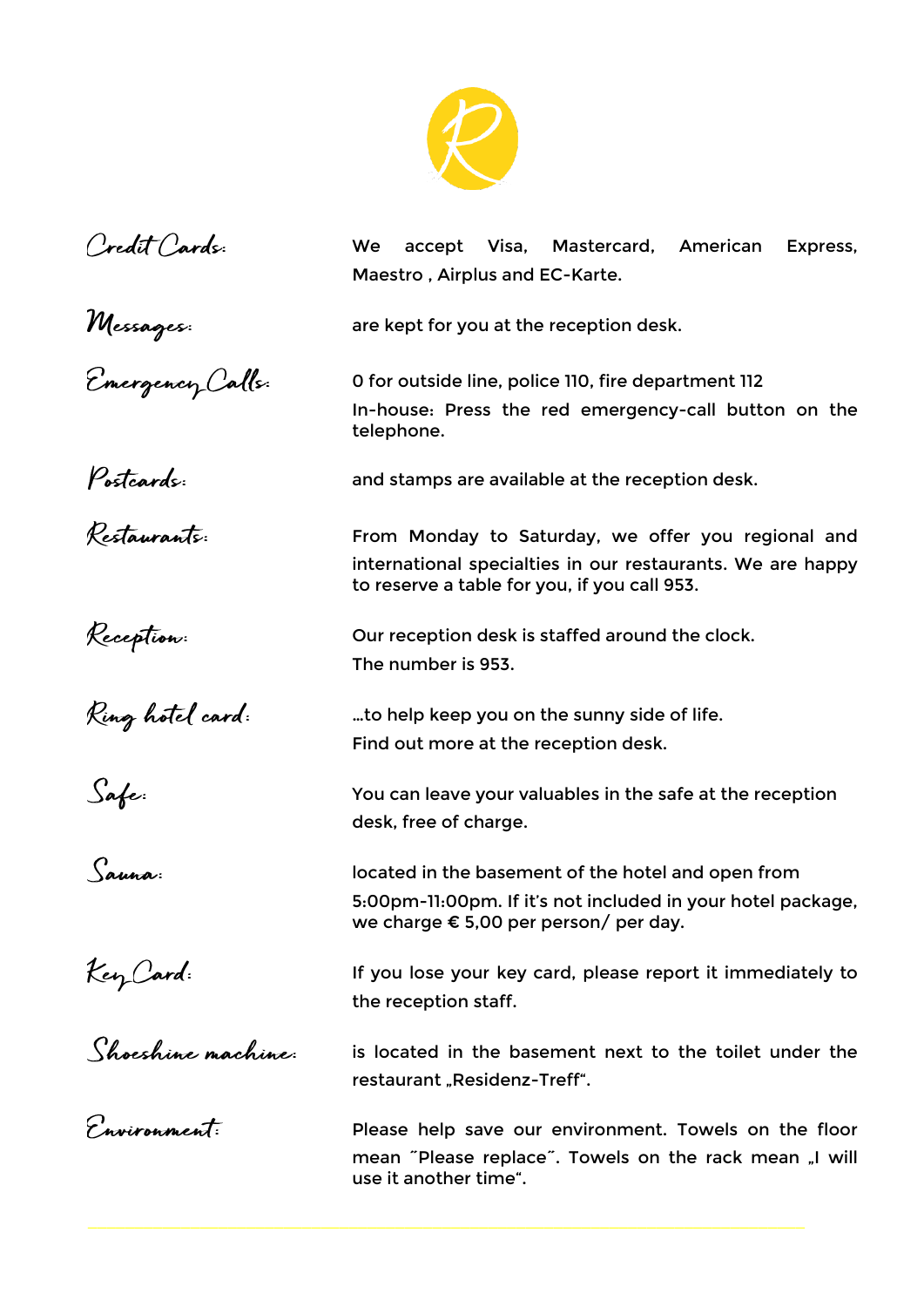

| Wake-up Service: | To receive a wake-up call, lift the handset and dial 53.                                                                                                                                                                                                                                                                   |
|------------------|----------------------------------------------------------------------------------------------------------------------------------------------------------------------------------------------------------------------------------------------------------------------------------------------------------------------------|
|                  | Then enter the desired wake-up time as four digits, e.g.,<br>wake-up time 7:45 a.m. = 0745.<br>Enter only one wake-up time. After you have done this,<br>you can hang up the receiver. You will be woken up<br>automatically. When the telephone rings at the specified<br>time, lift the receiver, then hang it up again. |
| Valuables:       | We are only liable for items brought in and placed in the<br>safe at the reception desk.                                                                                                                                                                                                                                   |
| $W_i$ Fi         | WiFi is available for free in all hotel and conference rooms,                                                                                                                                                                                                                                                              |
|                  | and in the hotel lobby. Please note the instructions for<br>logging into the free network. For more information about<br>prices and high-performance access, please contact the<br>reception desk.                                                                                                                         |

Cigarettes:

A vending machine is located in the stairwell under the restaurant "Residenz-Treff".

| Messages:                         |     |
|-----------------------------------|-----|
| Reception/Switchboard             | 953 |
| Office                            | 951 |
| Fax reception/office              | 988 |
| Housekeeper                       | 969 |
| Restaurant "Wintergarten" and Bar | 955 |
| Bistro "Residenz-Treff"           | 954 |

Important Phone Numbers: - dial 0 first to get an outside line.

| Emergency<br><b>Fire Department</b>           | 110<br>112       |                                                    |
|-----------------------------------------------|------------------|----------------------------------------------------|
| <b>Emergency Service for Wheelchair Users</b> | 0351 44 30 - 130 | (Mon.-Fri. 8:00am -6:00pm<br>Sat. 9:00am -12:00pm) |
|                                               | 01 72/3 50 30 12 | (24-hour-service)                                  |
| <b>Medical Emergency Service</b>              | +49 116 117      |                                                    |
| <b>ADAC-Roadside Assistance</b>               | 089 20 20 4000   |                                                    |
| <b>ADAC-Telephon Service</b>                  | 0800 5 10 11 12  |                                                    |
| National/ International Information           | 1 18 33          |                                                    |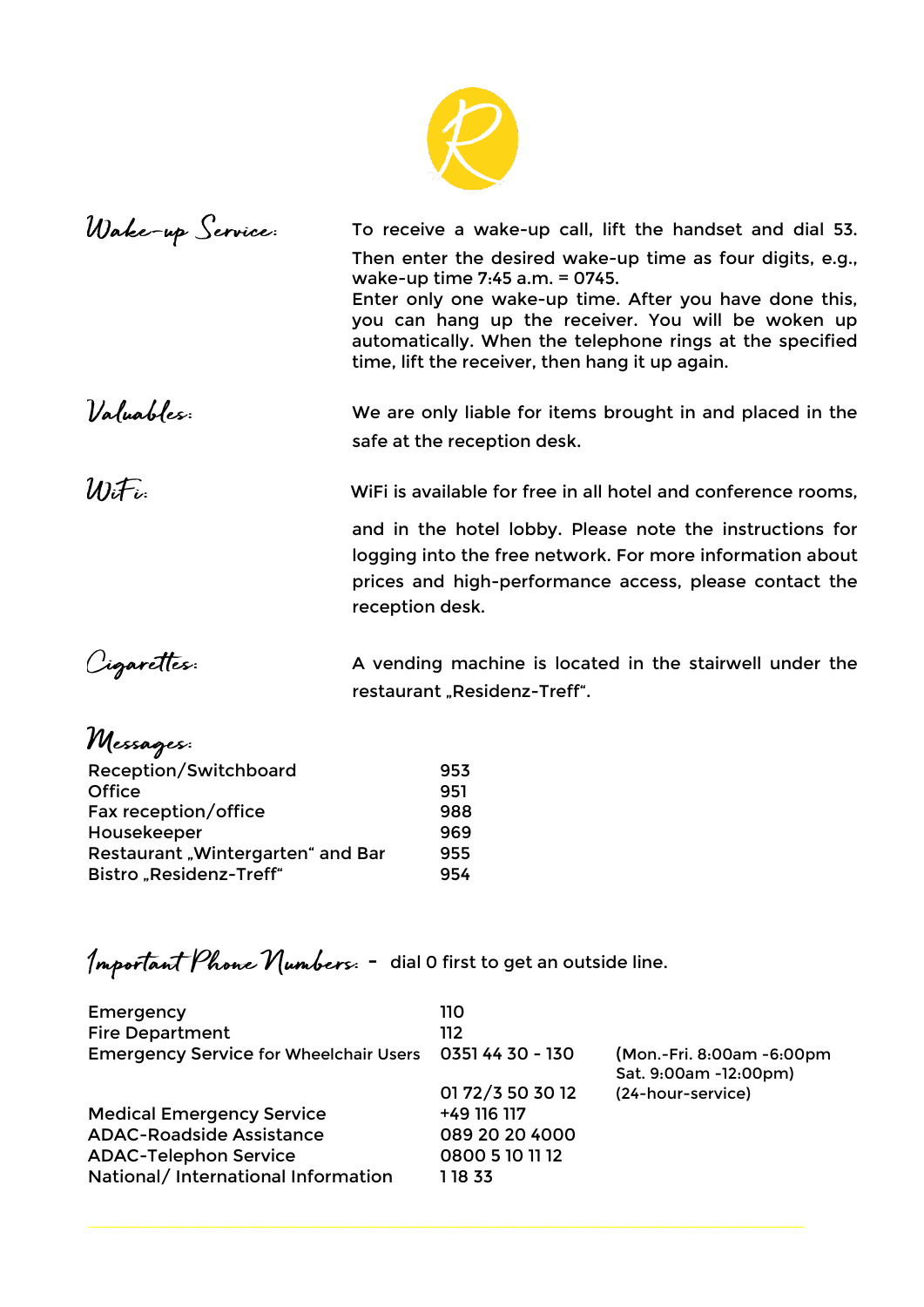

## Television and Radio Programs.

| Channel 1    | <b>ARD</b>             | 24 | Pro Sieben                    |
|--------------|------------------------|----|-------------------------------|
| $\mathbf{2}$ | <b>ZDF</b>             | 25 | <b>Super RTL</b>              |
| 3            | <b>MDR</b>             | 26 | <b>VOX</b>                    |
| 4            | <b>RBB</b>             | 27 | <b>Kabel eins</b>             |
| 5            | <b>SWR</b>             | 28 | n-tv                          |
| 6            | <b>BR</b>              | 29 | Sport 1                       |
| 7            | <b>HR</b>              | 30 | Eurosport 1                   |
| 8            | <b>Kika</b>            | 31 | Tele 5                        |
| 9            | 3 SAT                  | 32 | N 24                          |
| 10           | <b>Eins Plus</b>       | 33 | <b>BBC World</b>              |
| 11           | <b>Eins Festival</b>   | 34 | <b>CNN International</b>      |
| 12           | <b>ZDF Kultur</b>      | 35 | <b>Sky News International</b> |
| 13           | <b>ZDF Neo</b>         | 36 | <b>Bloomberg Europe</b>       |
| 14           | <b>ZDF Info</b>        | 37 | <b>CNBC Europe</b>            |
| 15           | <b>ARTE</b>            | 38 | <b>CCTV news</b>              |
| 16           | <b>PHOENIX</b>         | 39 | Russia Today                  |
| 17           | Tagesschau 24          | 40 | France 24                     |
| 18           | <b>Servus TV</b>       | 41 | <b>CCTVF</b>                  |
| 19           | <b>Sky Sports News</b> | 42 | TV 5 Monde                    |
| 20           | <b>Sky Atlantic</b>    | 43 | <b>TV Internacional</b>       |
| 21           | <b>RTL</b>             | 44 | <b>Canal 24 HORAS</b>         |
| 22           | RTL <sub>2</sub>       | 45 | <b>SR</b>                     |
| 23           | SAT <sub>1</sub>       |    |                               |